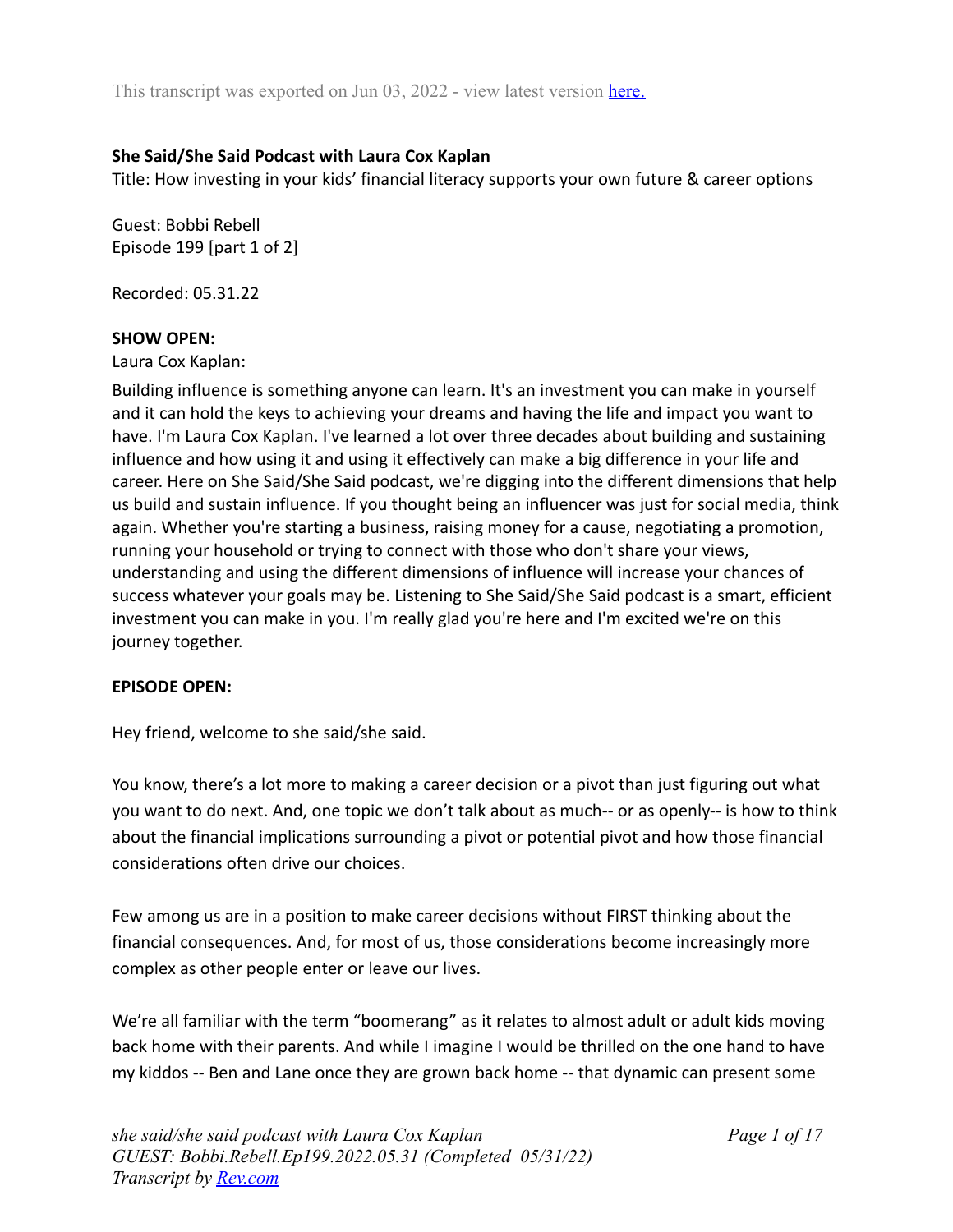pretty interesting challenges related to personal finance, and often to potential life and career choices not just for the kids, but for the parents.

Everyone's situation is different -- but today's guest will give you a lot to think about related to this topic, and a number of other personal finance considerations that impact our life and career choices.

As I was reflecting on this conversation this week, it is interesting that I don't often hear guests talk about the financial aspects of the career and life pivot as often.

Given the current market volatility right now, coupled with so much churn in the job market, I think there's never been a better time for this conversation.

To give us some great perspective, I'm excited to welcome today's guest. Bobbi Rebell is a certified financial planner, author and business journalist. Her latest book is called: "Launching Financial Grownups: Live Your Richest Life By Helping your (almost) adult kids become everyday money smart." She wrote it for parents -- and specifically for parents with kids between the ages of 16-26, who are helping kids prepare to launch into the world.

So how does this conversation relate to building and sustaining influence? Sometimes the greatest opportunity to have real influence is under our own roof. By teaching basic personal finance you're not only helping your kids become more money savvy and gain financial independence, you're also protecting and investing in your own future, something that Bobbi talks about in this conversation that I thought was such a smart and often overlooked dimension.

Those decisions and how we parent-- especially in this particular stage -- can also directly impact our own career choices -- whether we take a step back and pursue a passion that might not be as lucrative at first, or that might require a significant upfront investment of time and money. For some parents whose children remain dependent for longer -- that fact will impact those choices.

One quick caveat, you don't need to be a parent of almost grown kids to appreciate this conversation. Bobbie shares great perspective from her own career journey and a number of important lessons including an interesting take on a career and life mistake that we can all learn from.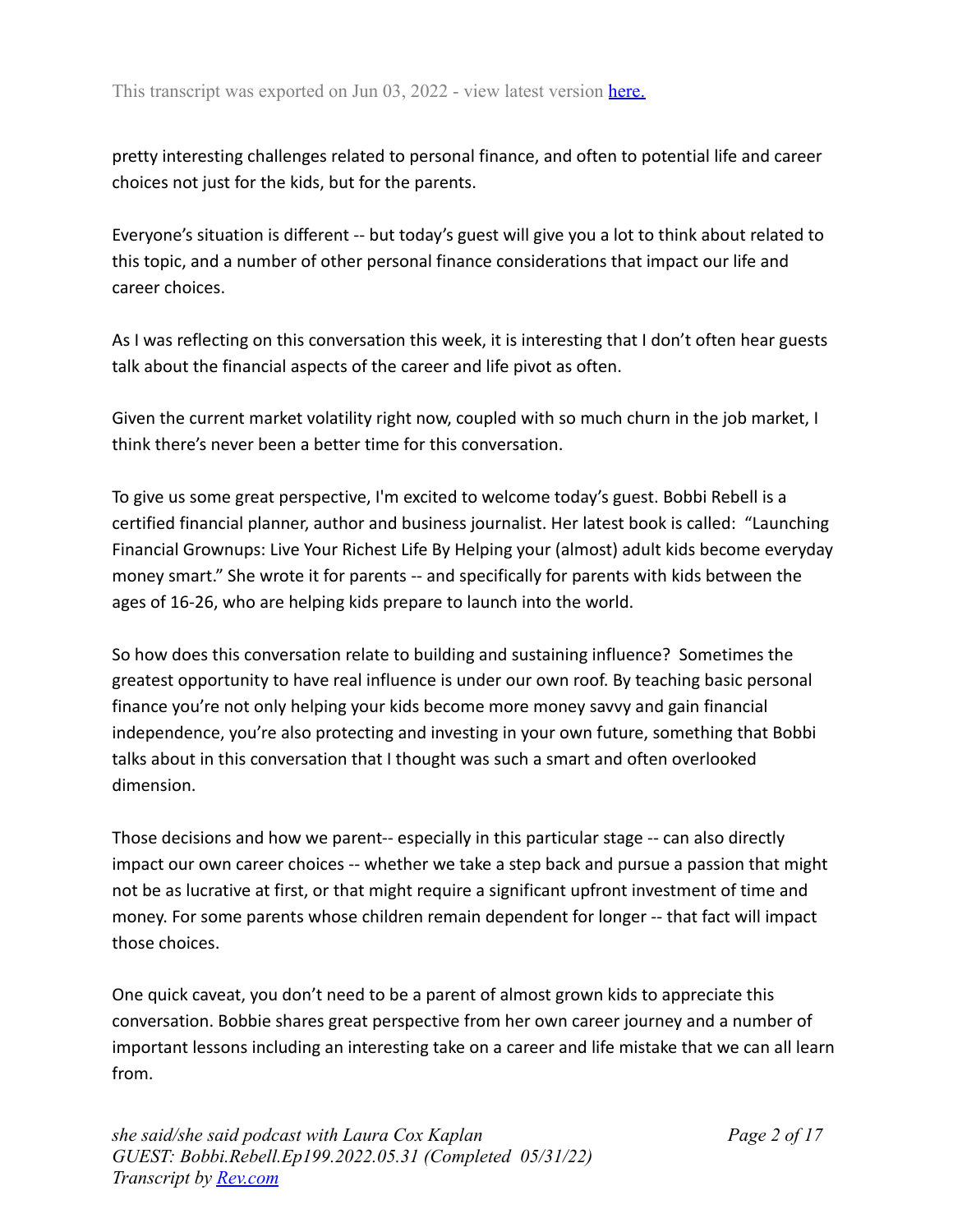I think you'll also appreciate how so much of the advice Bobbie offers comes from not only her own experience, but also from the broad array of successful business people she's had a chance to talk to for both of her books -- including her first book "How to Be a Financial Grownup."

I've included links to both books in the show notes for this episode 199, as well as a full transcript, and some other takeaways from the conversation that I think you'll find useful.

Remember I also share clips and additional perspective from these conversations on Instagram, Linked In, Facebook and sometimes Twitter -- so please be sure to follow me on those platforms as well.

And now, here's part 1 of my two part conversation with Bobbi Rebell.

### **EPISODE CONVERSATION:**

Laura Cox Kaplan: Bobbi, welcome to She Said/She Said.

Bobbi Rebell:

Thank you so much for having me. I'm such a fan of the podcast, and such a fan of so many of your guests that I'm honored to be among them.

Laura Cox Kaplan:

Aw, thank you so much. I think you and I were connected through the amazing Susan McPherson, as we talked about before we got started, and she is terrific.

Bobbi Rebell:

Yes. Sending you love, Susan.

Laura Cox Kaplan:

So Bobbi, let's start. If we could tell our audience a little bit about yourself.

### Bobbi Rebell:

Well, thank you so much for having me. I'm going to say this, first and foremost, a wife and mother of three. I have a blended family. I live in New York city and my kids are 25, 22 and 14, and we have a wonderful life, but we've had a lot of the usual experiences that many families have had, including my career pivots, which we're going to be talking about. I started out after graduating, I worked at CNBC as a news associate in business news.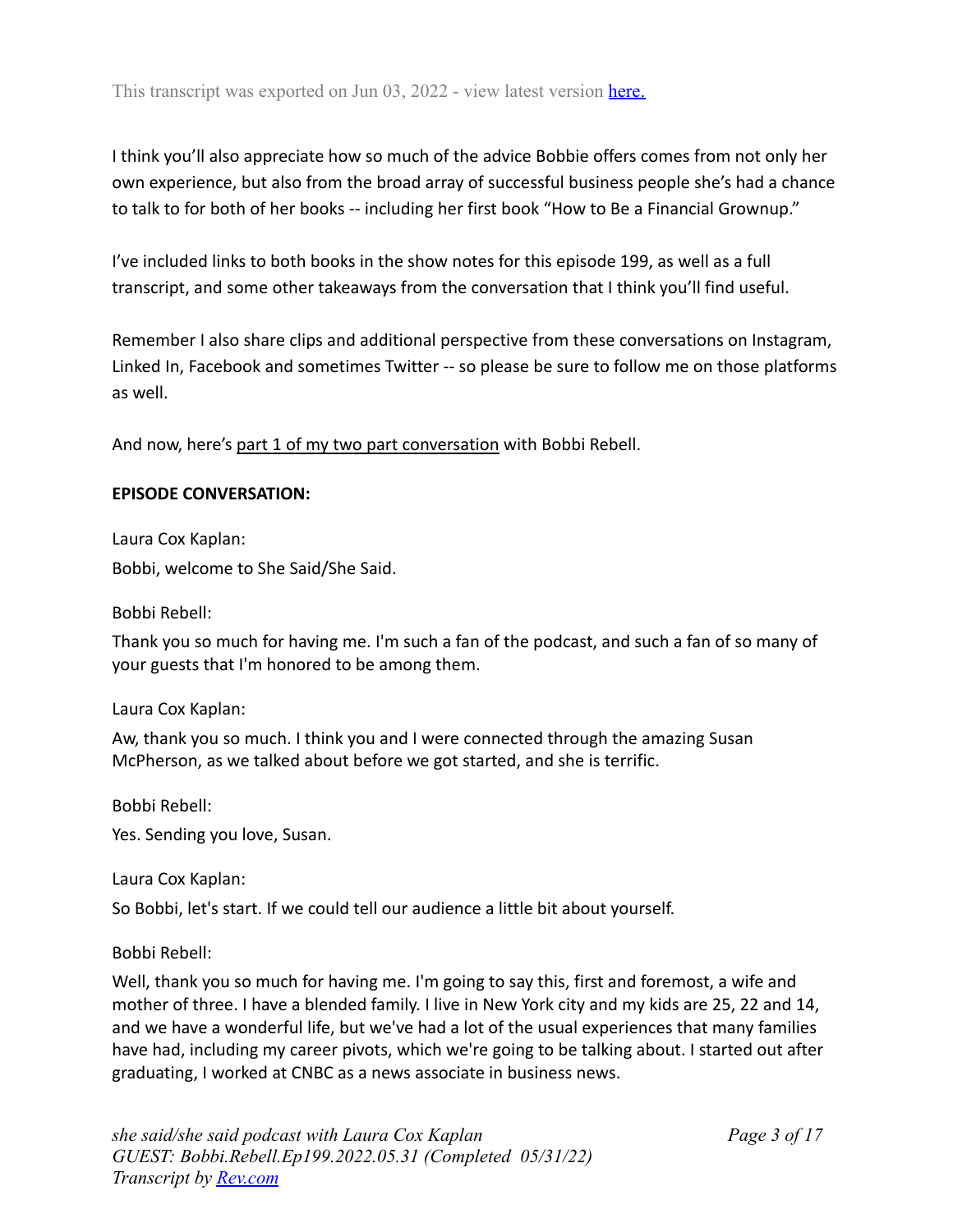I moved on to CNN, and then I wanted to get on air. And I was able to do that at the PBS Program, Nightly Business Report. And from there, I became an on-camera reporter at Reuters, which is a global news organization. It's much bigger around the world than in the US, so people aren't necessarily as familiar with it, but a lot of their content is sort of what you see that looks generic and they will put... Each station will put their individual graphics on it.

So I was on a lot of stations around the world, even though I worked for one company, and that was a great experience. I also was able to write a personal finance column. And I left there in gosh, 2017. It's hard to believe. It's been five years when I wrote my first book, How To Be a Financial Grownup and my second book, Launching Financial Grownups: Live Your Richest Life by Helping Your (Almost) Adult Kids Become Everyday Money Smart was released in March of 2022.

Laura Cox Kaplan: Yeah, congratulations. That's amazing.

Bobbi Rebell:

Thank you.

# Laura Cox Kaplan:

I know that both books draw on your rich experience, your first book from having an opportunity to tap into the wisdom of so many people that you were able to interview and get their thoughts on how to be a financial grownup, but then more recently, this latest book you've really tapped into both your personal experience as a parent of kids, young adults, who you were starting to launch into the world. Let's talk, Bobbi, for a second to just level set our audience about what's different. Everybody knows that the world is different, but from a personal finance standpoint, maybe dive into, what's changed the most?

# Bobbi Rebell:

Well, so much has changed, and young adults are facing very different challenges than you and I did. I'm a gen Xer, I presume you are as well. And when we came of age, some of us it was a recession. I'm not going to say it was easy. It definitely was not, but there was a lot less student debt to begin with. So we usually started out, maybe not with a completely clean slate financially, but we were generally in better shape than the current generation.

Also, while we faced a world where there weren't necessarily the pension plans and as much structure and corporate support as there had been for our predecessors, we still had a world where there was an expectation that with a job, you would have health insurance, you would have retirement plans, even if they were defined contribution like a 401(k), instead of defined benefit like a pension, there was an expectation of this sort of support network. And we also went to work pretty much five days a week. And part of that was developing a work family.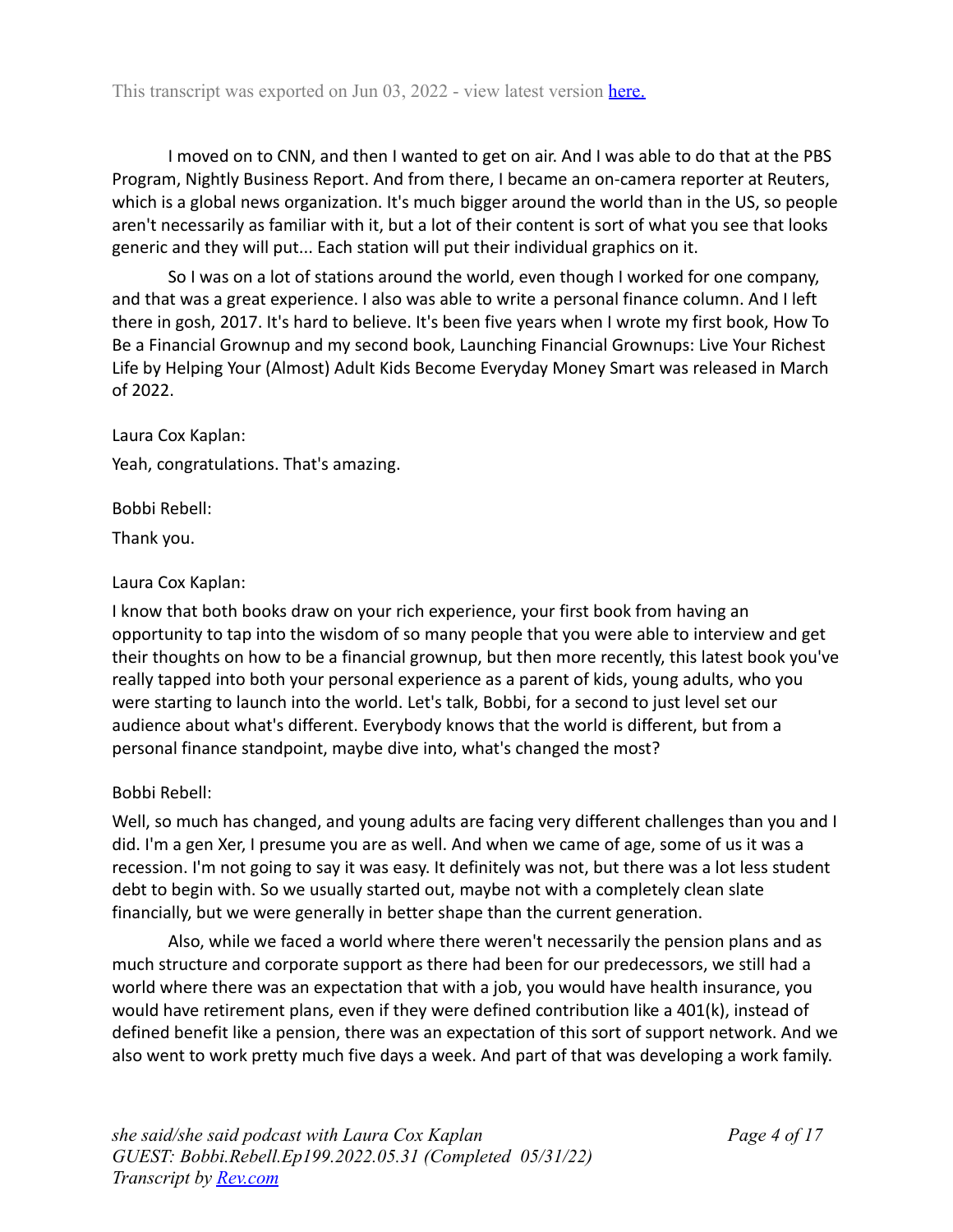We joked about things like, "Oh, this is my work wife. This is my work husband," because it did in many ways, mimic a family support system. In many cases, we moved from college where we had this sort of Friends' family that I joke, I say that, but it's kind of reflected in sitcoms and such of that era. And so we moved from our parents home to college, where we had that support system. And then we moved into a workplace where we sort of made our work friends and we would have lunch with our work friends, and we had that support system.

Well, that structure has really evolved and really to a large degree isn't there anymore. Many of our children graduate, first of all, with a ton of debt. They've seen us get into credit card problems, credit debt and so they're very wary of credit cards. That weariness creates a whole different set of how are we going to get them ready to be able to make big purchases in life? Because there's a lot of fear of credit because they already have this burden of debt, very often. There used to be a stigma to moving home after graduation.

Now, that's considered a positive because you can often bank some money, pay down your debt, and get a better sort of start in life with a better financial foundation. But one of the biggest changes is that the workplace is not the next level of sort of family that it used to be, because we have the gig economy, because we're not going into work in person five days a week, because they're not giving our young people the same corporate benefits. Now, it's good that we do have the ACA also known as Obamacare, the affordable care act.

So there is a form of health insurance, and it is good that we can keep our children on our health insurance until age 26, but this has all created a shift and a delay to some degree of adulthood. Because just taking what I just mentioned, the fact that our children can be on our health insurance and often are until age 26, well, from a financial perspective, that creates a tie between parent and child until age 26.

When it used to be, at least in general, there was an expectation, not always happening, that financial tie would start to loosen by age 18, maybe 22, when they graduated college, then they would be on their own. That's not to say they wouldn't get a little help, but the norm would be that they would have an apartment maybe with roommates, some form of housing that wasn't moving back home. And that's really changed our perspective. It's kept families closer. There are some benefits to it.

Laura Cox Kaplan:

Right.

Bobbi Rebell:

But from a financial standpoint, it really does delay financial separation of the generations.

Laura Cox Kaplan:

Yeah, yeah. Oh, my gosh. There's so many considerations as it relates to that. I really want to dig into this concept of the boomerang. And a number of things that you talk about in your latest book, Launching Financial Grownups that I really want to dig into, as it relates to how you

*she said/she said podcast with Laura Cox Kaplan GUEST: Bobbi.Rebell.Ep199.2022.05.31 (Completed 05/31/22) Transcript by [Rev.com](https://www.rev.com)*

*Page 5 of 17*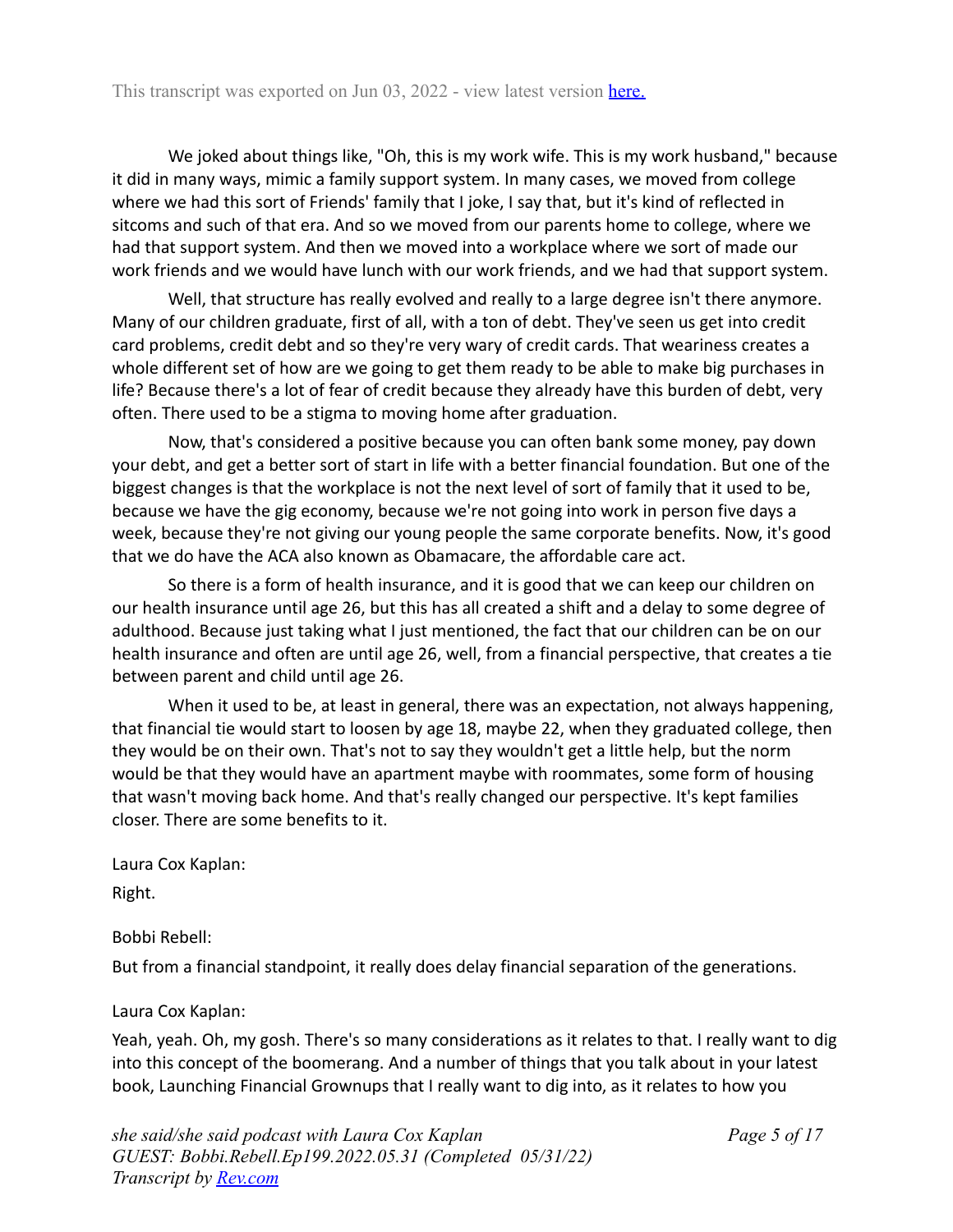navigate things like who pays for what? Do you negotiate that with your children, with your sort of almost grown or essentially grown children when they're moving in? Do they pay part of the electric bill? Which pieces do they contribute to? And how do you go about coming up with a plan for that?

### Bobbi Rebell:

First of all, I would take away the word negotiate. If they are financially dependent on you, you are the decision maker. you can discuss it with them, you can listen to their point of view, you can adjust based on their suggestions, but I personally believe that if you are the one paying, you are the one paying, right?

Laura Cox Kaplan:

Mm-hmm.

### Bobbi Rebell:

We had our son that just recently graduated college. But when he started college in New York city, it was very tricky because it was ridiculously expensive, and there was really not a lot that he could do to control his expenses. He was not a big spender, but we did say, "Okay, we are going to give you the amount of money you need," because he was... And we were able to do this. He was working, but we wanted him to put that money into investing and we were going to pay his expenses, at least for the time being.

And we said, "Our only ask is that you tell us where the money goes. We want a report, and then we will adjust if we feel that we don't like where it's going, but to start out, since we don't even know... We don't want to pick an arbitrary number. We want to see realistically what it takes to live as a college kid in New York city." And he got very upset. He says, "You're making me feel like I'm dependent on you." Now, think about that.

Laura Cox Kaplan:

I am.

Bobbi Rebell:

He's like 18, 19 years old at this point, and we're paying for everything.

Laura Cox Kaplan:

Wow.

Bobbi Rebell:

But he wanted that independence. But I think that's interesting that kids have this feeling like they want to be independent, and we tend to pull them back and say, "No, we're going to keep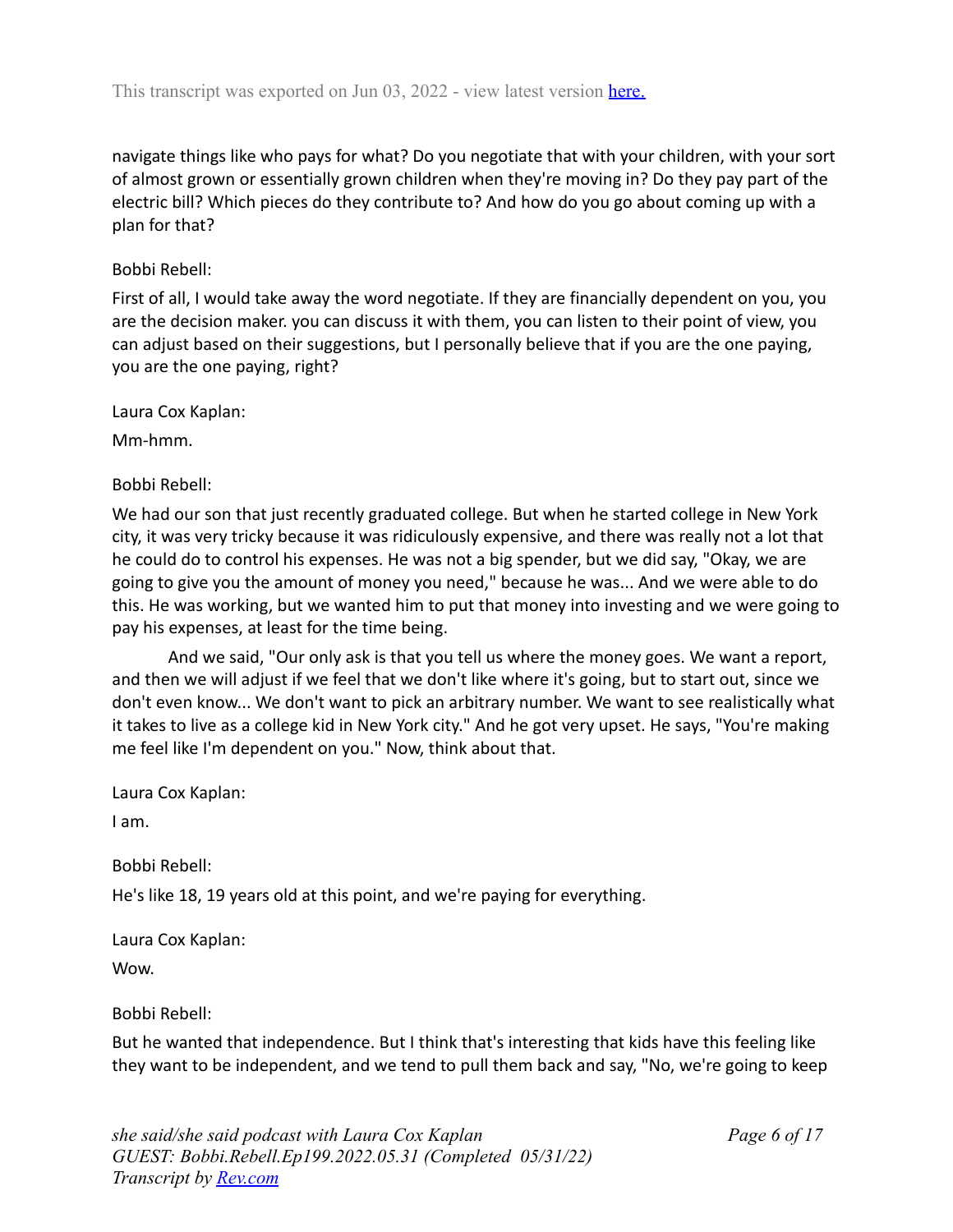you dependent on us." We should let them have that independence they're striving for. That said, we should call them out when they are dependent.

Laura Cox Kaplan:

Yeah.

### Bobbi Rebell:

And make it very clear that if we are paying, we're not negotiating, we are paying, and they need to respect that it's our money. And if it's our money, we can direct where it's going.

Laura Cox Kaplan:

Yeah.

### Bobbi Rebell:

If we give him a gift of money, then we have to let him decide where it's going. But there's a big difference.

### Laura Cox Kaplan:

Yeah, absolutely. Would you have sort of managed that expectation, if you will, a little bit differently going forward, because I know you have younger children too, but meaning, would you have kind of set the stage for him maybe earlier if you had it to do over again, or would you do anything different?

### Bobbi Rebell:

I would not do anything different. He happens to be very responsible. It was just an interesting thing that came out of his mouth because we realized he did not fully understand that he was dependent on us. And I think that's important, especially when you deal with children that are from very fortunate and privileged backgrounds, that they understand that they are from fortunate and privileged backgrounds and that they did not earn that money.

Laura Cox Kaplan:

Right.

Bobbi Rebell:

Because children tend to sometimes, young adult children especially, can feel very entitled if they come from a fortunate background.

Laura Cox Kaplan:

Right.

*she said/she said podcast with Laura Cox Kaplan GUEST: Bobbi.Rebell.Ep199.2022.05.31 (Completed 05/31/22) Transcript by [Rev.com](https://www.rev.com)*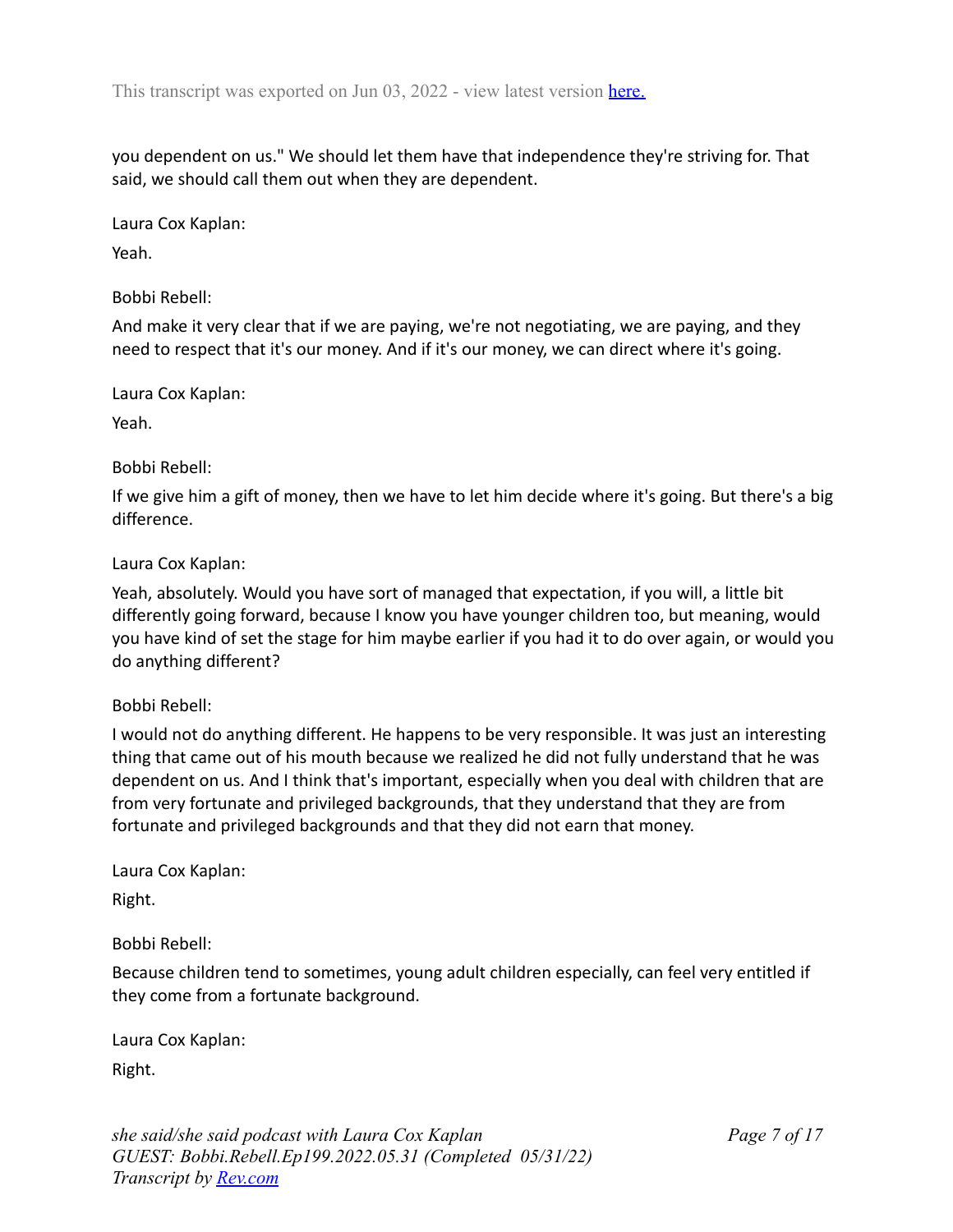Bobbi Rebell:

And it has to be clear to them that they did not earn that money.

Laura Cox Kaplan: Right.

Bobbi Rebell:

They're very fortunate, but they didn't earn that money, and that there's an expectation that whatever lifestyle they want to lead, they will be responsible for funding that lifestyle. And I have seen a lot of wealthy kids say, "Well, I'm not materialistic," from a very materialistic position, right?

Laura Cox Kaplan:

Mm-hmm.

Bobbi Rebell:

Not really fully understanding that. And I don't think there's anything wrong with giving your kid money, as long as they understand that they didn't earn it. And that you love them and you believe in them, and you know that they can earn it in the future, but that's not the life stage he was in right now. We didn't expect him to go out and earn that money. We expected him to go to college.

Bobbi Rebell:

And be respectful of our money. And when the time came, to earn his own money and he's doing that. He has a very strong understanding. He just graduated. He knows that he has to earn his own money. That we'll be there for him as a backstop, but that we fully expect no matter... It's irrelevant what our resources are.

Laura Cox Kaplan:

Yeah.

Bobbi Rebell:

That may come to him at some point in his life, will be a safety net for him. But at the end of the day, he's going to make his own career path, and we believe in him enough to know that he's going to do that. We're confident that he can do that, and we want to give him that confidence in himself.

Laura Cox Kaplan: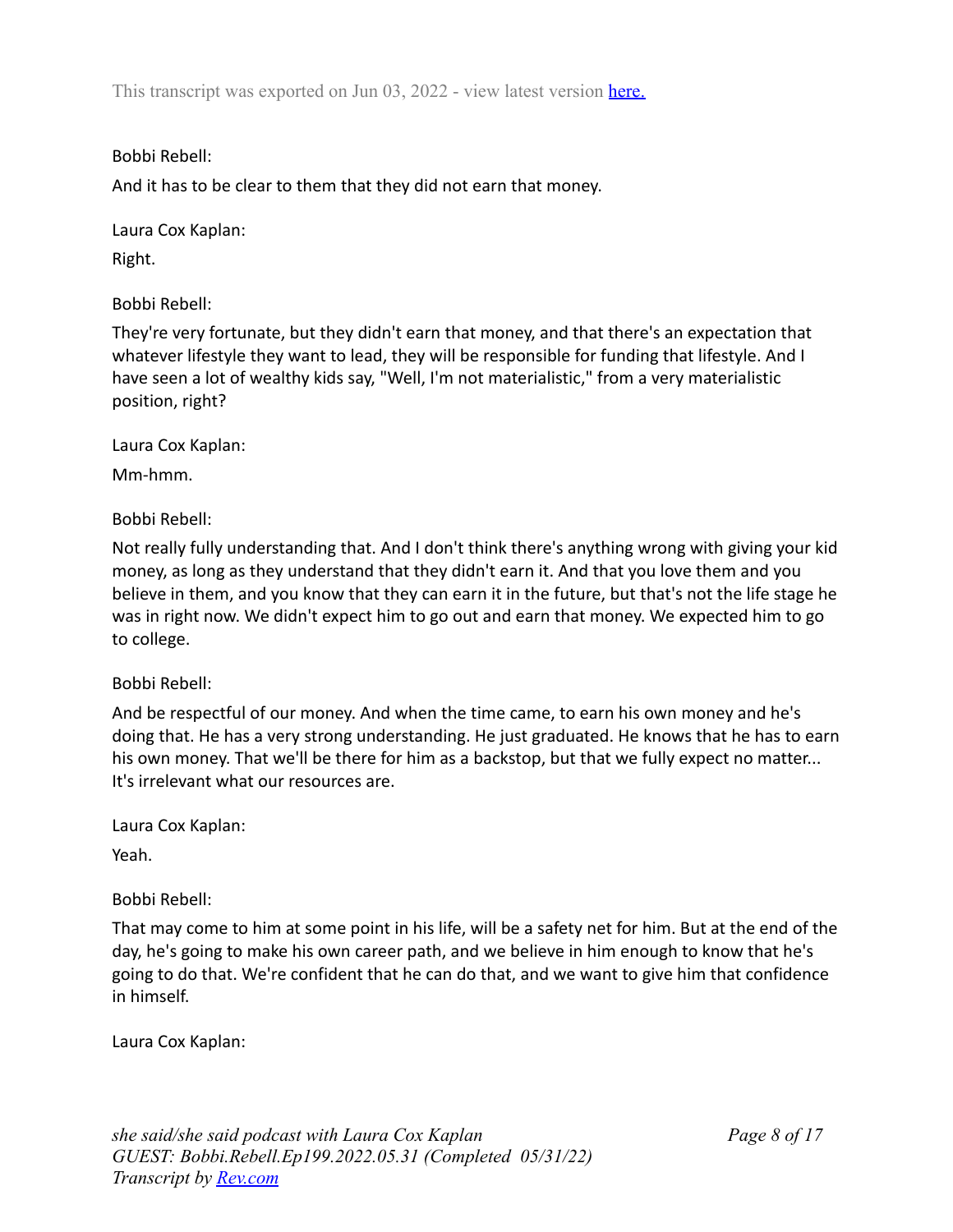I love that. Let's talk a little bit about this, I don't know if you call it a trend, but it's a sort of a mindset with the current generation around helicoptering.

Bobbi Rebell:

Yes.

Laura Cox Kaplan:

And I feel like there's more awareness about the dangers of all of this, but let's talk about what happens when you have this parenting approach, this helicoptering parenting approach of protecting them from everything, to trying to ultimately launch them or navigating a boomerang situation where they come home. Let's talk about sort of the culmination of these things and why it can be dangerous for the parents' sort of personal financial future as well as the child's or young adult.

### Bobbi Rebell:

So I love this question because I very purposefully wrote this book for parents. And I get very frustrated as the book has come out because occasionally people will, and again, with the best intentions, think this book is for the children. This is for the parents.

Laura Cox Kaplan:

Right.

### Bobbi Rebell:

Because what I'm addressing is a problem from the parents, that becomes a problem for the children, of course, but it's for us that we need to look at ourselves and look at our behavior and look, as you say so accurately, at the consequences, because if we don't let our children know that we believe in them, and give them the confidence to know that they can build their own life and be self-sufficient, again, with our love, with our support, with us there as a backstop, just like they should be a backstop for us, by the way, we have to let them know that they can do it.

And when we go in and save the day all the time, we are telling them, we don't think they can figure it out. We're also telling them, we don't think they deserve the consequences.

And one of the experts in my book will say, "You know what? My kid broke the law. He was driving with a driver's permit, not a full license, and I let him suffer the... I didn't interfere and tried..." She was a lawyer. She could have maybe pulled some strings and done something to whatever the consequences were. No, she let him suffer the legal consequences, even though it meant she had to then drive him around because he couldn't drive.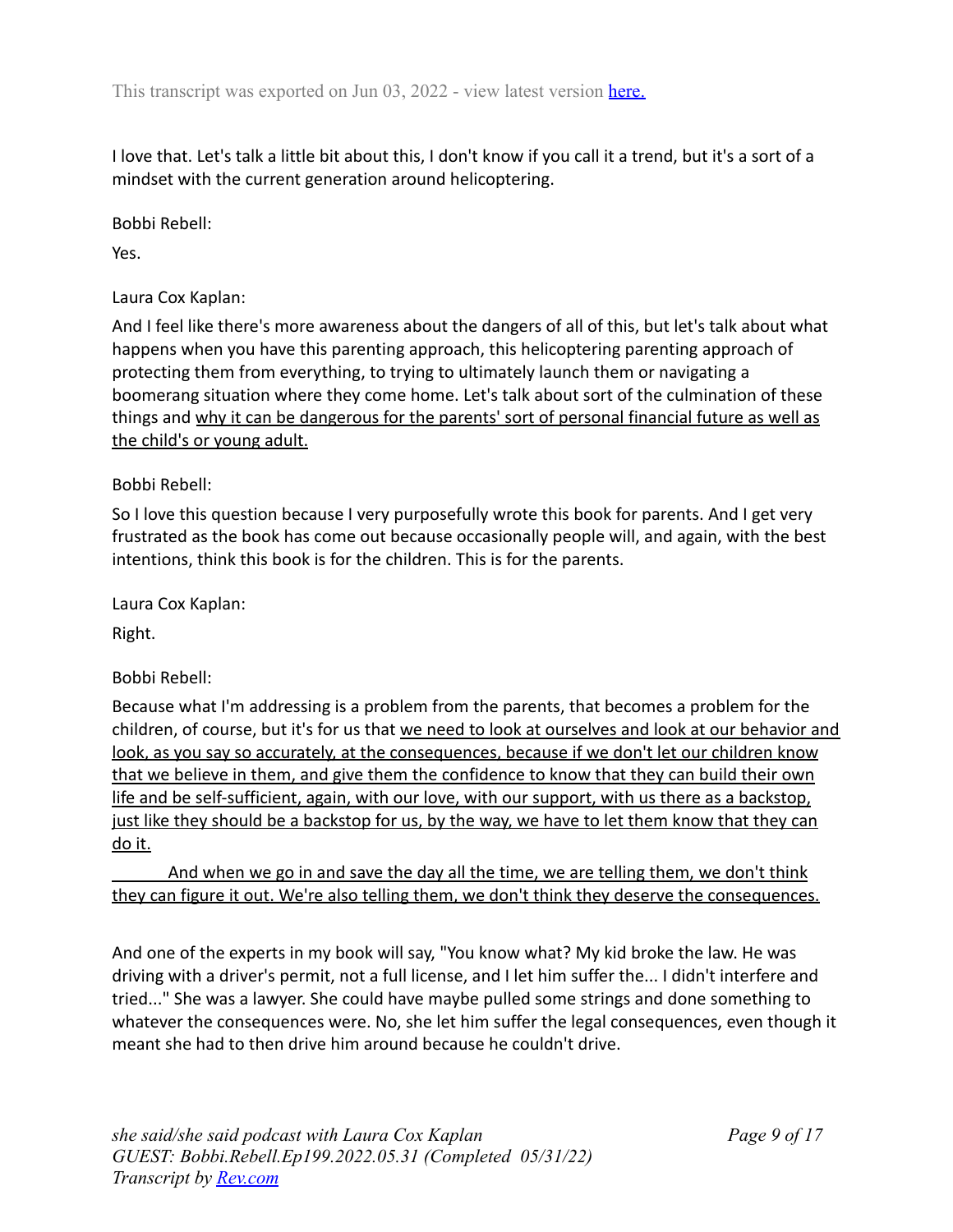So it was inconvenient for her, but she had to let him feel the consequence of losing the privilege of driving in order to teach him that she wasn't going to bail him out, and that he chose to break the law, and he was going to suffer the consequences. And very often, one of the harder things is that, it's harder on us to not interfere. It would be easier for us to get in the middle with their professor and lobby for that better grade, because then they'll maybe have a better shot at whatever job they want down the road.

But ultimately, that undermines them because it tells them that they don't have to suffer the consequences of their mistake or that they are always going to be rescued. And that's a very bad message. It also, in what you're alluding to in your question, can have financial repercussions down the road, because if our children cannot support themselves and are continued drain on our resources, that will impact our ability to be financially self-sufficient in our later years, when we may not be able to earn as much money as we are now.

Gen Xers, we're generally in our 50s. I hope many of us are at generally peak earning years. We feel good, we feel healthy, it's great. Our kids are in this early adolescent, so we're not in the heart of the child rearing years where you're changing diapers and such, but make no mistake, we are going to get older. And many of us will retire in our 60s and 70s. Many of us may retire earlier than we want to. I don't have the statistics. I'm not an expert in this area, but you're nodding your head, maybe you can put it in the tag.

There are stats, many people retire earlier than they want to for various reasons.Maybe they get pushed out of the workplace. Maybe they get a disability. So we have to be prepared to take care of ourselves. And if we are still taking care of our children, that can really undermine our ability to take care of ourselves. We also want to make sure in a pinch, not only that our kids can take care of them, we might need our kids to take care of us.

Laura Cox Kaplan:

Right.

# Bobbi Rebell:

I'm getting upset, if people can't really see us, because we're just recording on audio, but I get very upset worrying about, what if someone's kid can't take care of them? You need them to be able to take care of you as well. It's a full family ecosystem, and that's one of the things that I talk about in the book is making sure your children understand that you need them to step up later in life potentially.

# Laura Cox Kaplan:

Yeah, And really making that investment in them much earlier, right? Not just before you launch them into college, but much earlier. Bobbi, talk about your recommendation for when you start. When and how you start with younger kids because you can't just wait until they're graduating from high school and say, "Okay, sit down. Let's make a budget. Let's go through all

*Page 10 of 17*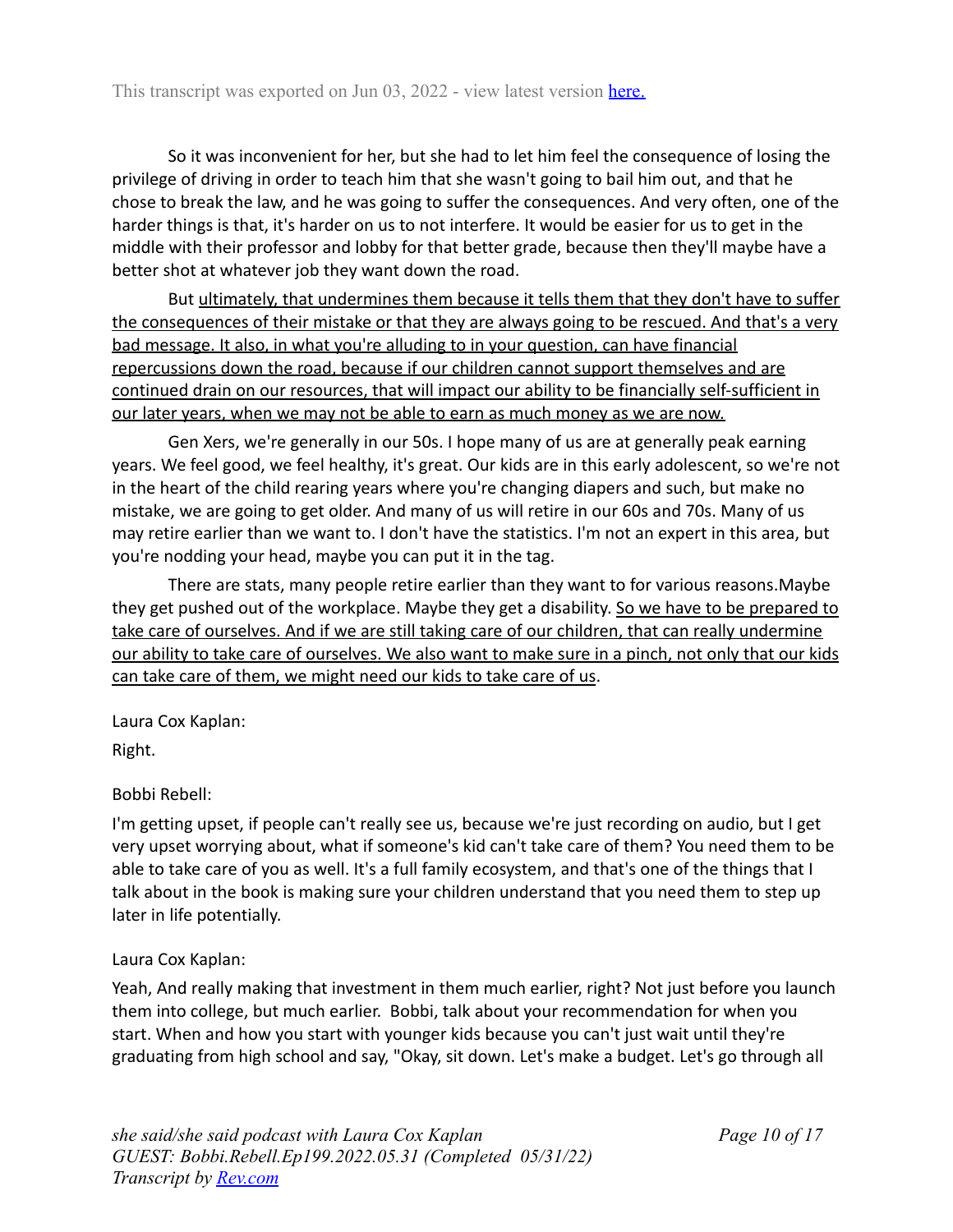this." You really have to start much sooner. Give me your best recommendation on sort of maybe the best place to start.

## Bobbi Rebell:

I think it's important to pay attention to your child and where they're at and when they're ready to hear you and to absorb the information. Every child is different. Every family's culture is different. So I would look to the things that you are doing that you can include your child on. And it is again, more work to include them than to just leave them at home with a babysitter, but try to bring your child into your life, bring them to work. Even if work is at home.

When it's appropriate with a client, have them sort of understand that you earn money to buy the things that you need in the house. Have them come with you shopping, even if it's not for them, right? Bring them along and let them see the everyday things. The main focus of my book is not about abstract budgets, et cetera. It's about everyday life. So just having them go to the supermarket with you and tell you the price.

And have them help decide which product to buy. Give them choices, give them decision, making power, whatever it is that works for you and your family. I did start this book at age 16 because I do think there are a lot of wonderful books that address younger children. One of the experts in my book is a gentleman named Ron Lieber. He wrote, The Opposite of Spoiled. And so I would highly recommend that for parents of younger children.

### Laura Cox Kaplan:

That's great. I'll include that in the show notes, Bobbi, I'd love to talk a bit about career pivots. You've been through several in your career. There are financial considerations associated with these. And making the determination about whether to leave the workforce, whether to dial back, whether to take a break, this typically happens as we start having children, and the responsibilities associated with that, and kind of navigating, "Okay. I really can't make enough to pay the babysitter." And there's a couple of great examples, I think, in both of your books, as it relates to that. Let's talk about that piece and why it can be such a... It's a huge financial question that goes beyond just covering the cost of childcare. Talk about that from your perspective.

# Bobbi Rebell:

Thank you for bringing it up in this context, because I think that is very interesting. And I think there's a misperception that it's often... And I have been relatively high earning, I'm from an upper middle class background. And there's often a misperception that it's the more blue collar workers that struggle with this, but the math doesn't work on so many levels. It's really a universal problem. Maybe not for the Uber wealthy, but for almost every working woman, this is a struggle. And here in New York city, I was earning six figures.

But when you factor in our tax rate and again, and I had a husband that also earns money. And the fact that we felt very strongly on a moral basis and also legal obviously, but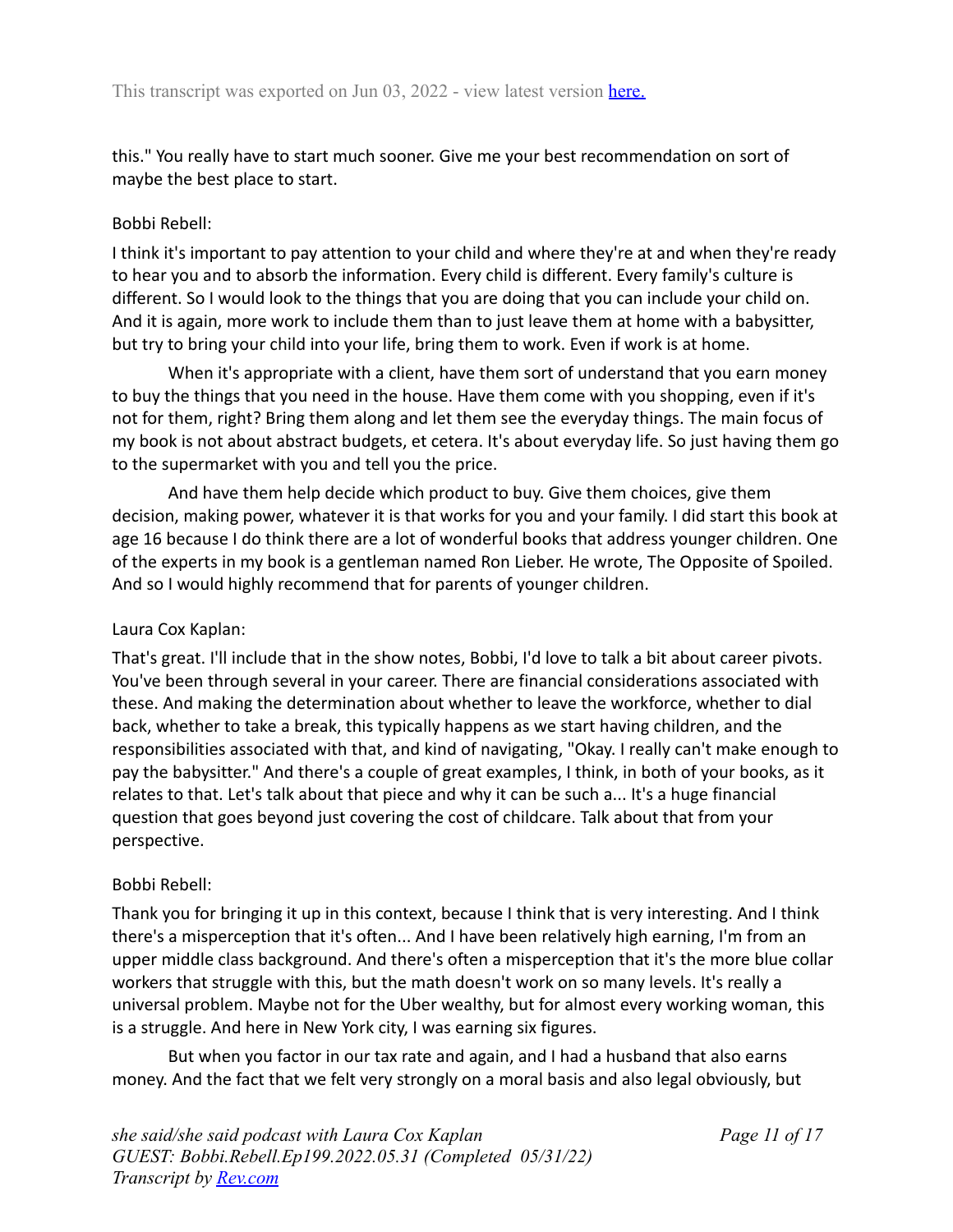really moral because a lot of our peer group does not really think this way, that we were going to pay our childcare provider on the books. And we paid all of the requisite insurance that are appropriate. There's disability. I don't remember the specifics, but it added up quite a bit.

Laura Cox Kaplan: Sure.

### Bobbi Rebell:

All the things to make sure we were in full compliance with New York city laws and giving her paid vacation time, allowing for sick days, not having her work unreasonable hours, but always giving her a full-time schedule, so she wasn't running around looking for a second job. Being accommodated of her two children. When you got done with that, I was breaking even on a cash basis, even as a global business news anchor, believe it or not.

### Laura Cox Kaplan:

Wow.

# Bobbi Rebell:

Unless I worked overtime, which there was a phase when I worked a lot of overtime, but then I was paying her. So it probably still worked out to not be exact. And I will say, I would joke and I would call it my placeholder job, because I felt like I was holding a place in the workforce for myself. And to some degree it was, but I was keeping in line with... First of all, I was enjoying the career. Let's not dismiss that. I was interviewing the heads of many corporations down from Bill Gates to Larry Ellison and so on. So I was interviewing hugely important people, unfortunately, mostly men, but that's a different podcast.

Laura Cox Kaplan:

Right.

# Bobbi Rebell:

But I was enjoying that, and I also was building up a substantial 401(k). We did stay on my corporate benefits because I was in a union, so my benefits were carrying the family. So we had very good health insurance, and all those other benefits that came with it. And so I felt it was important to stay with the job for quite a while. And when I finally made the pivot, it wasn't so clear cut what was going to happen financially. We still did need childcare. And what I was able to do is get part-time childcare for my son and then he was in school more.

So that was a shift so that we were able to reduce our childcare costs. And I was only able to leave really, and this I'm just being honest because a lot of women can't leave their jobs, even if it is, as I say, basically a placeholder job, because I had a husband that also had a salary. So we had that as the safety net. And his salary was substantially more than mine. And so that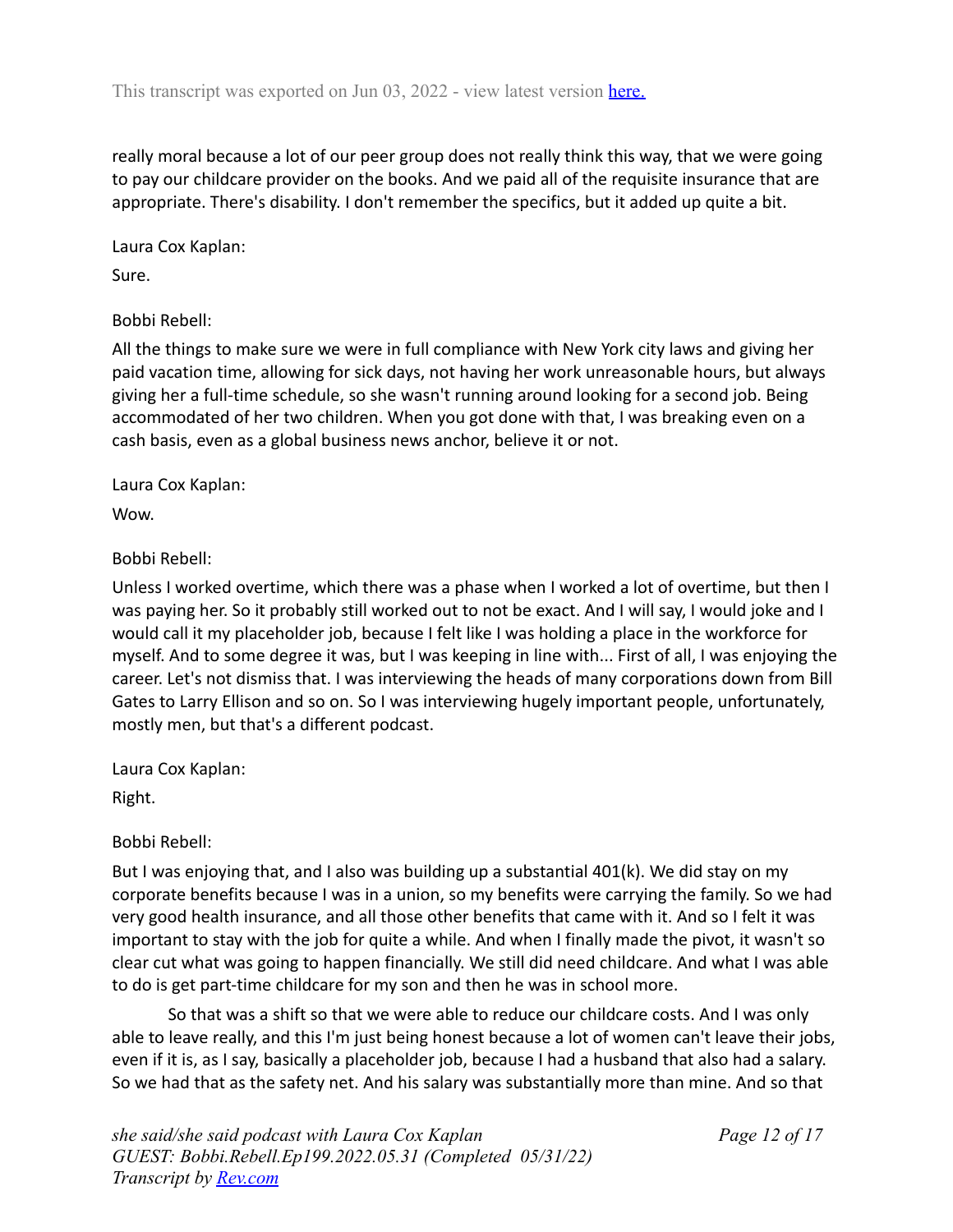allowed me the freedom to be able to take this leap and take this chance, even though we can talk about, I had quite a runway before I did make the leap.

Laura Cox Kaplan:

Right.

Bobbi Rebell:

I had set up a whole other system, which took three years to put in place. Not only three years, it took even longer because I had... I didn't leave until 2017. I really started this pivot in 2014. I had wanted to do it in 2008, when I had my son. And I couldn't because it was a recession, and my husband's company imploded.

Laura Cox Kaplan:

Yeah.

Bobbi Rebell:

And so his career was rocky. Even though he was able to do a lot of stuff, there wasn't the security of a full-time job on his end at that point. He was doing consulting. So we had to stay until the next phase.

Laura Cox Kaplan:

Yeah.

Bobbi Rebell:

So it is complicated even from such a wonderfully privileged point of view.

Laura Cox Kaplan:

Sure, absolutely. Bobbi, I'd love for you to talk about how you laid the groundwork. You knew you wanted to leave, you began to kind of put in place that launchpad, if you will, of what that might look like. Maybe talk about what your strategy, your personal strategy looked like, and was it really intentional? "Okay. I'm going to be out of here in three years. These are the things I have to accomplish." Just talk about your mindset and how you did that.

Bobbi Rebell:

It was 100% intentional and congrats to anyone that just bumbles into it. I could not. I had to be incredibly strategic. I just had too much on my plate, I had three kids at home and a husband, and I couldn't just leave, especially because I did provide the health insurance. And I did provide enough money that was sort of topping off my husband's salary. And I don't like to say it that way, but the truth is, his salary was enough that we could get by. And this is, look, it's just

*Page 13 of 17*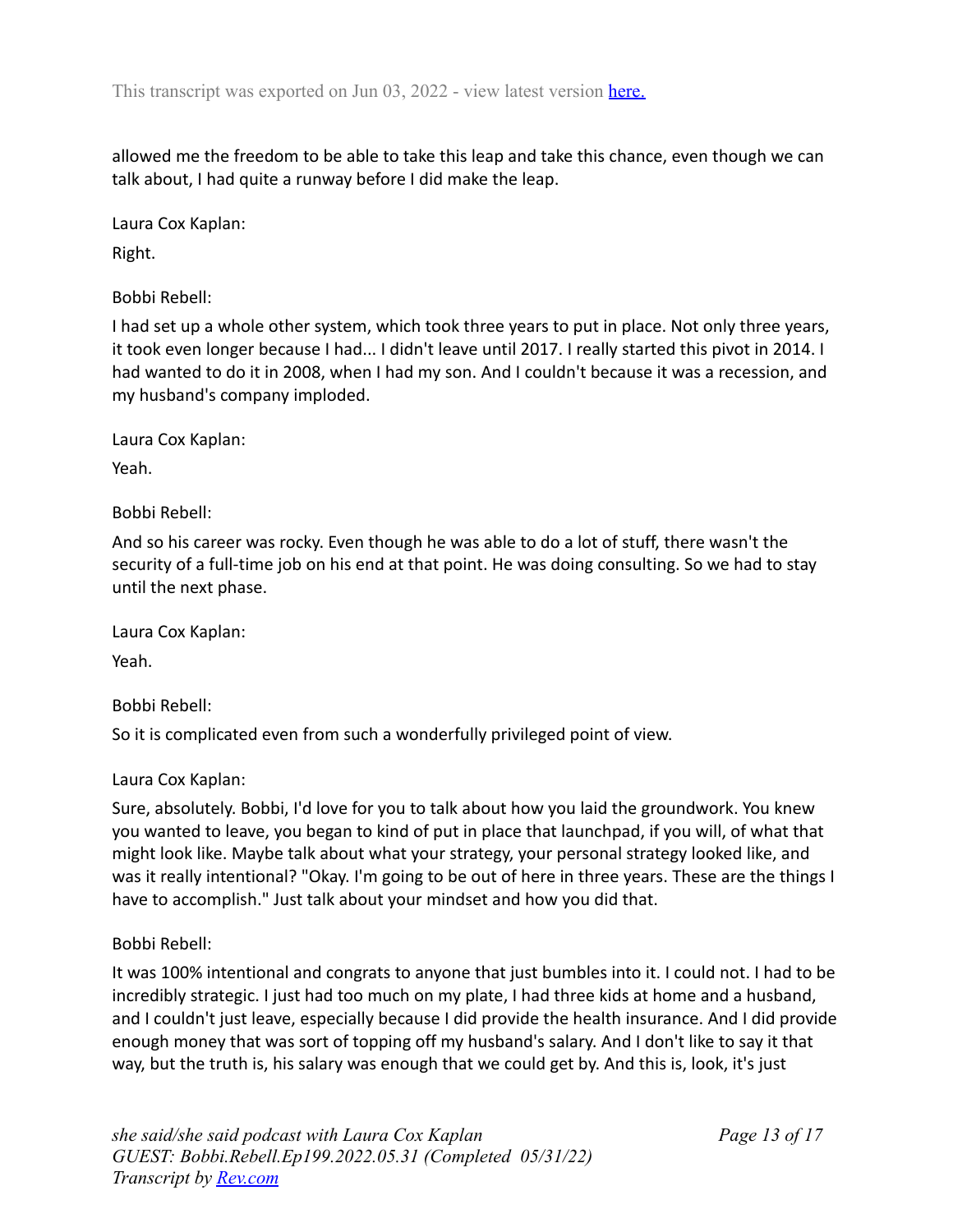reality, my salary was very good, but it was covering the nanny and covering vacations and such by the end.

And so I had that, I couldn't just quit. And I also didn't want to just quit because I had put so much time and energy into a career that really gave me so much pride. And I was so proud of what I had accomplished. And to just quit for no... To just sort of stay home for me wasn't what I wanted to do. At the time I had... I guess my son was seven and the other kids were in high school, so there was still a lot going on. So what I did was I sort of admitted to myself that I didn't know where to begin. So I did what I now in hindsight referred to as a mentor tour.

And I basically went through every business card, everything that I could find, every directory, everyone I'd ever had contact with and thought of, who would give me good advice? And I called them up or emailed them, got in contact. Whoever was the best way. Sometimes it's LinkedIn, whatever's the best way to reach them. And I did, like I said, I call it the mentor tour. And I didn't say, "Can I buy you a coffee and pick your brain?" I hate that. When somebody says that to me, I almost get angry, because what they're saying is, "I think you can't..."

They think I care about a free cup of coffee, first of all. I know they don't. I know that's sort of not actually true, but I really don't need you to purchase coffee for me or to take me out to lunch really. My time is worth a lot more than the \$7 coffee. And scary that's what coffee is [inaudible 00:24:08]. But anyway, I'd rather, they just be straightforward and say, "Can I come to you and ask you for advice?" And that's what I did. I would say, "I would really like your advice.

Do you have time for a phone call or even better, can I come to you? Whatever's convenient for you. I'll come to your office, I'll meet you... You're going to the airport, I'll sit in the car with you to the airport, whatever it is, that's time that you can give me, I would like to just get your advice." And just be honest. Just say, "I'm just looking for advice." And don't pretend that you haven't seen someone in 10 years and you suddenly want to be their best friend and strike up a real friendship.

Laura Cox Kaplan:

Right.

Bobbi Rebell:

This is a business call. And people, I think, really respected the fact that I said, "I want your business advice because I respect you, and you've been kind to me in the past. And I really admire so much about what you've accomplished in business," and not pretend that it's anything but that. You want to be courteous and say, "How is your family?" Of course. But I think being direct and not pretending that you're just catching up with them just because is effective.

Laura Cox Kaplan:

Yeah.

*she said/she said podcast with Laura Cox Kaplan GUEST: Bobbi.Rebell.Ep199.2022.05.31 (Completed 05/31/22) Transcript by [Rev.com](https://www.rev.com)*

*Page 14 of 17*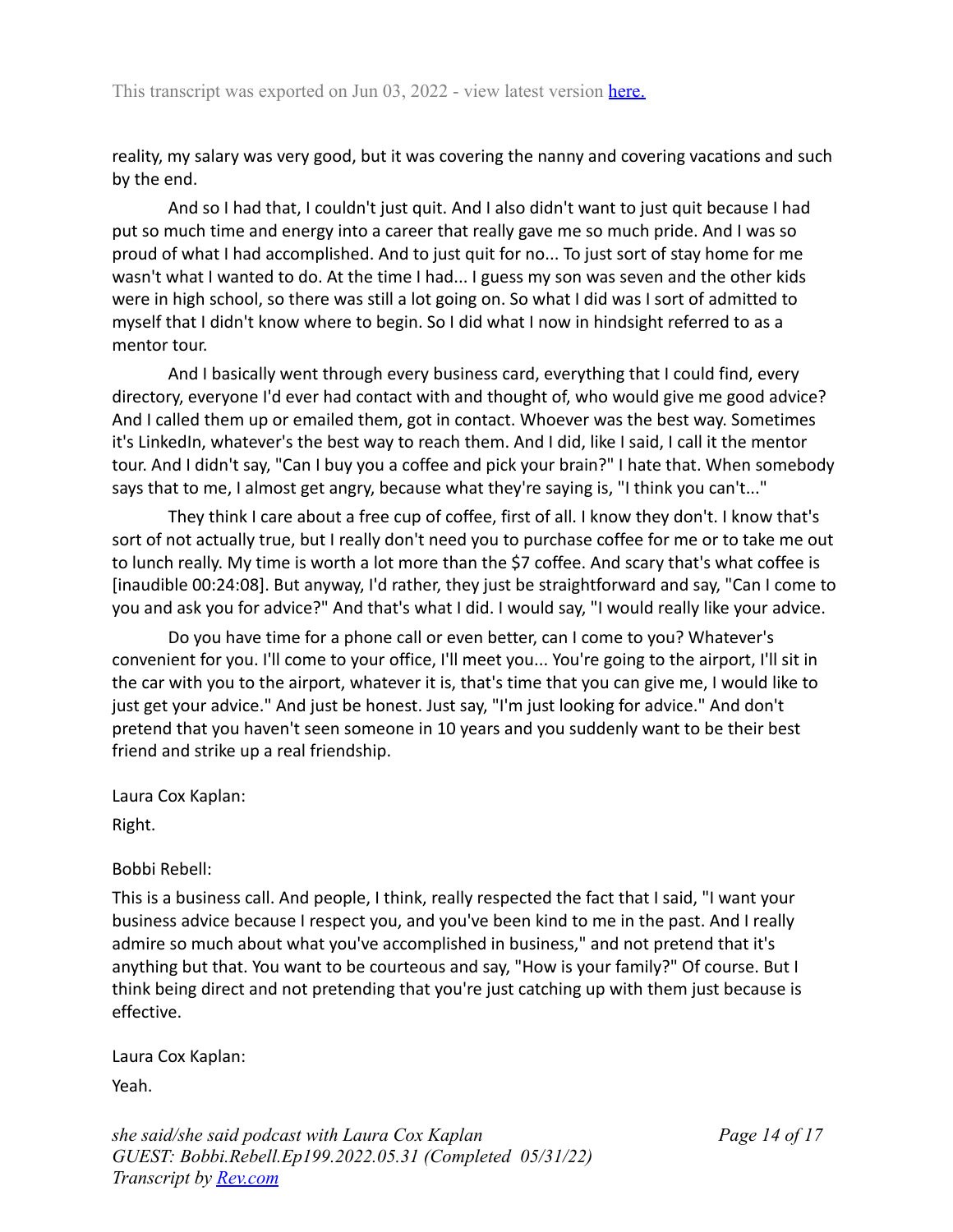### Bobbi Rebell:

And I appreciate that in the reverse. And in fact, pre pandemic, when I had a workspace, I would actually reserve every Wednesday morning from about 9:00 to noon. Anyone that wanted to come meet with me, I would just say, "Pick time from 9:00 to noon, and come to my workspace. There's coffee there, and I'm happy to sit with you for 45 minutes."

Laura Cox Kaplan: Love that.

Bobbi Rebell: And that's it. And people would come.

Laura Cox Kaplan:

Yeah.

Bobbi Rebell:

And I was happy because I reserved the time and they were just coming to me. And if they were five minutes late, I'm just sitting there working on my computer. No problem. If it runs a little late, no problem. We weren't at Starbucks looking for a table, who's paying for the actual coffee? Who's going up and getting it? Who's holding the seats? Someone's bumping our chairs. Who's looking over my shoulder? It's just, you're in an office environment and you're focused on business, because that's what you're discussing.

### Laura Cox Kaplan:

Sure, sure. That's great. And all these new digital tools with Zoom and all of that can make that kind of interaction so much... Not so much the interaction, but the scheduling of it so much easier because you just hop on. It's a really smart, thoughtful thing to do. How much of that advice as it related to that point ended up in book number one, How To Be a Financial Grown Up?"

### Bobbi Rebell:

A lot of advice... Gosh, the book, at this point it's six years ago so it's hard to remember. I even wrote it eight years ago. I will tell you what one mentor said to me that was the impetus for that book, is she said... Her name is Davia Tenan, and this is an example of how very tangential people in your life can really make a huge difference reaching out to them. She had been the head of public relations at a company my father had worked at when I was a child.

Laura Cox Kaplan:

Oh, wow.

*she said/she said podcast with Laura Cox Kaplan GUEST: Bobbi.Rebell.Ep199.2022.05.31 (Completed 05/31/22) Transcript by [Rev.com](https://www.rev.com)*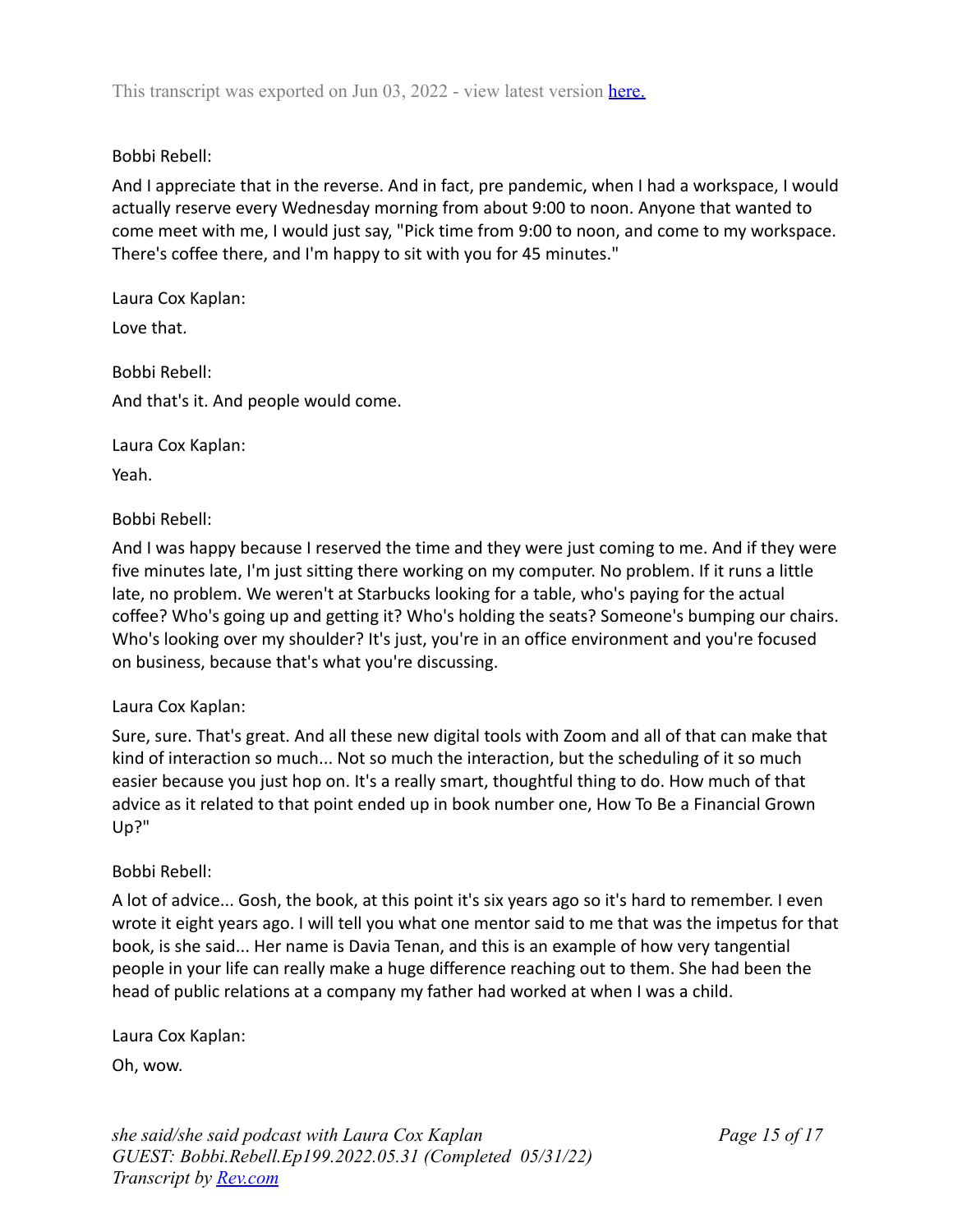# Bobbi Rebell:

And as a teenager, I guess I expressed some interest in that because somehow I ended up being an intern/assistant to her for a couple of events when I was probably maybe late high school, early college, I don't remember, but I would be the one running around, holding the microphone for her at different events. One of her little helpers. And just that chance meeting so long ago, I reached out to her and she was so lovely. And she had me in her office, where she served me coffee and we sat in her office, and she gave me advice.

And she said, "What sets you apart from other people? You say you want to do something in more personal finance." I was doing a lot of investing advice at the news that covers all the Fed and the stock market and earnings reports. She said, "You want to do something that's more personal? What do you offer that no one else can get to?" I said, "Well, I know a lot of really famous business people and not always them directly, but their publicist will take my call." And she said, "Well, then tap into that. You know a lot of famous business people."

And so I came up with this concept. I said, "They're not going to want to do these full big interviews with me, but I bet they would each answer two questions. If I just give their publicist or them directly, depending on the relationship, two questions to answer, I bet they answer it." And shockingly, they did. I got very few rejections, and a lot of them gave me very insightful answers. And a lot of them were so happy to be included in a project like this because it was very refreshing. I wasn't grilling them about their earnings report. One of the most wonderful people in the book was a guy named Teri Langrenn He was the head of Macy's at the time.

Laura Cox Kaplan:

Right.

Bobbi Rebell:

And I had interviewed him every holiday season about Macy', and what they were doing. And I called up his publicist. I said, "I've got this side project, has nothing to do with Reuters." We were always very clear, I worked with the ethics department at Reuters to make sure there was that boundary. I said, "It won't have any ramifications. If he doesn't want to do it, that's fine. But here's what it is." And he said, "Sounds interesting. I'll bring it to him." And couple hours later, the guy popped on a call with me, and I just recorded it. And they were so gracious.

Laura Cox Kaplan:

Yeah.

Bobbi Rebell: And I think the product is something I'm really proud of.

Laura Cox Kaplan:

*she said/she said podcast with Laura Cox Kaplan GUEST: Bobbi.Rebell.Ep199.2022.05.31 (Completed 05/31/22) Transcript by [Rev.com](https://www.rev.com)*

*Page 16 of 17*